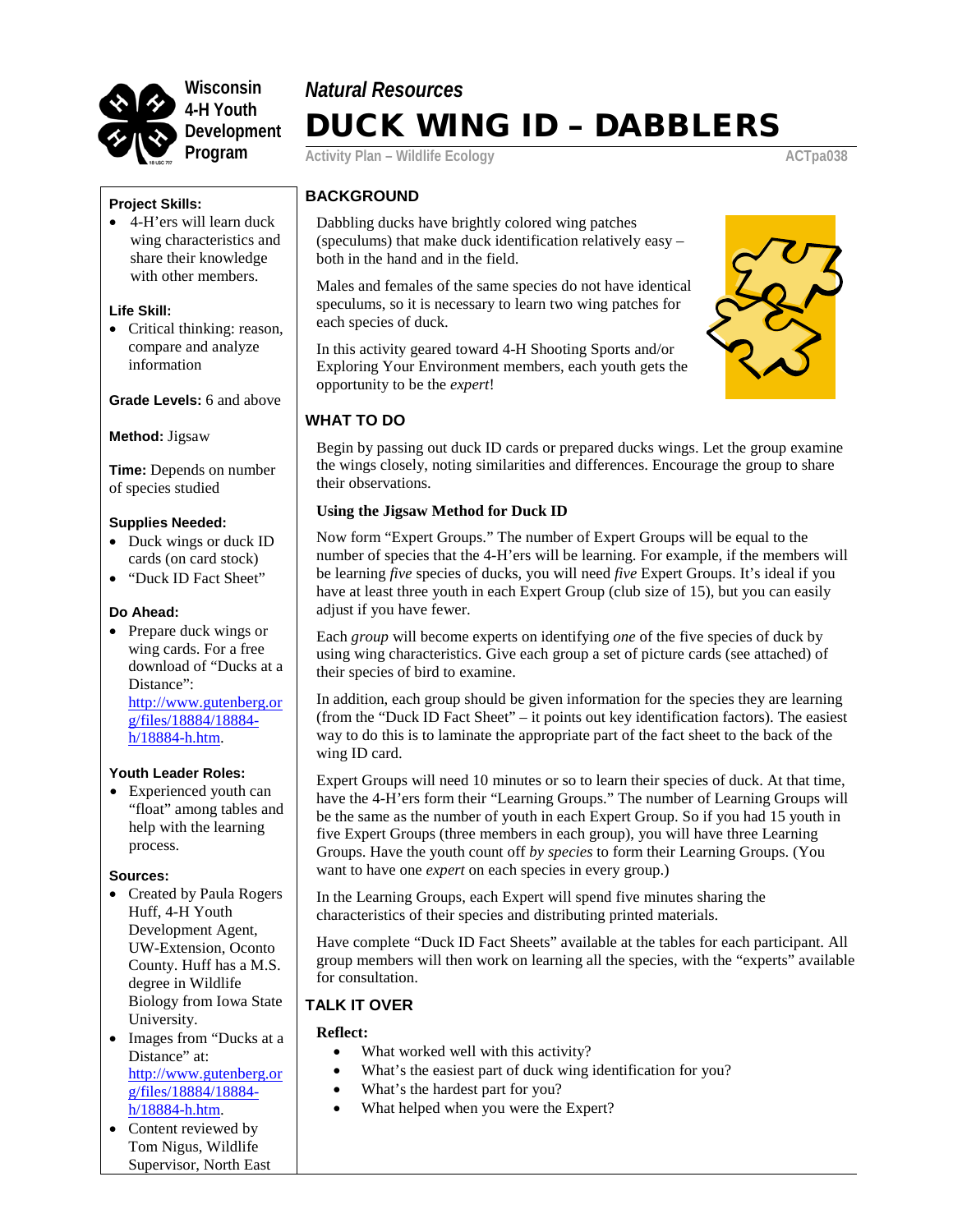Region, Wisconsin Dept. of Natural Resources.

### **Keywords:**

• Birds, characteristics, identification, shooting sports, speculum

#### **Apply:**

- How did you decide what was important in learning to identify duck wings.
- Why might you want to be able to identify different duck species?
- How might you use the new skills you practiced today, in other situations?

*Juried through the Wisconsin 4-H Learning Resources Team: November 2008*



An EEO/AA employer, University of Wisconsin-Extension provides equal opportunities in employment and programming, including Title IX and American with Disabilities (ADA) requirements. © 2008 by the Board of Regents of the University of Wisconsin System. Developed by the Wisconsin 4-H Office, 431 Lowell Hall, 610 Langdon St., Madison, WI 53703. The 4-H name and emblem are federally protected under Title 18 US Code 707.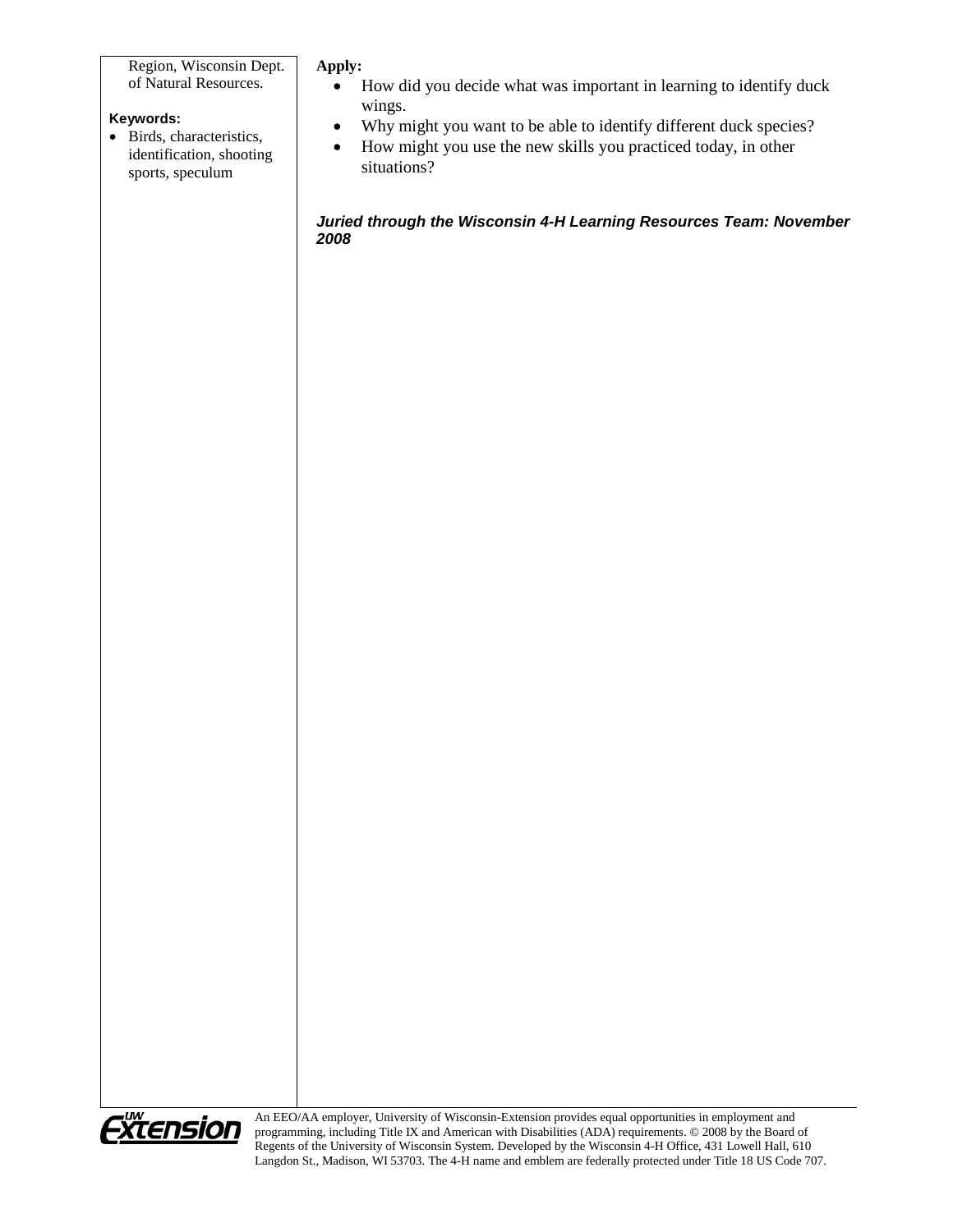## **Mallard**



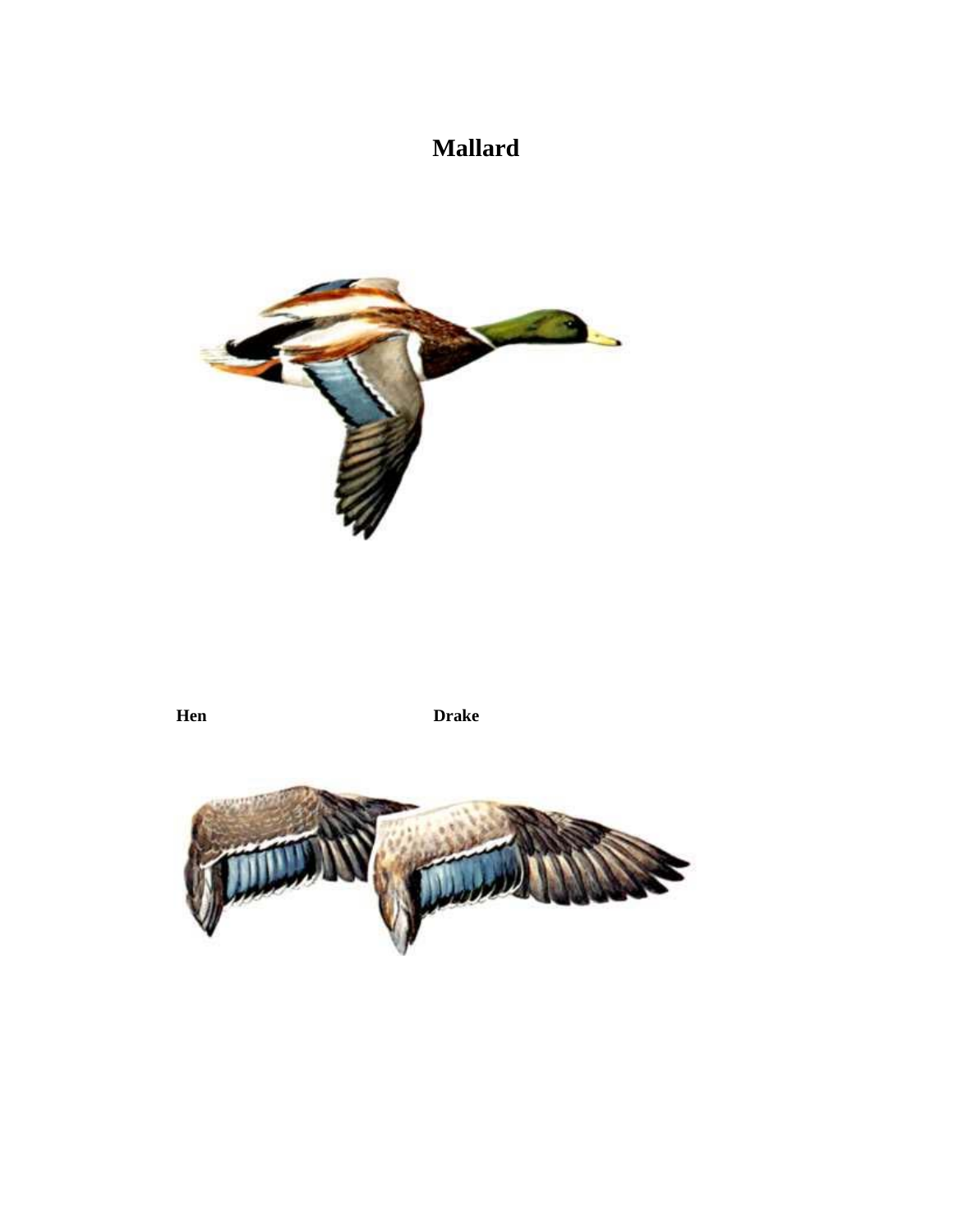# **Blue-winged Teal**



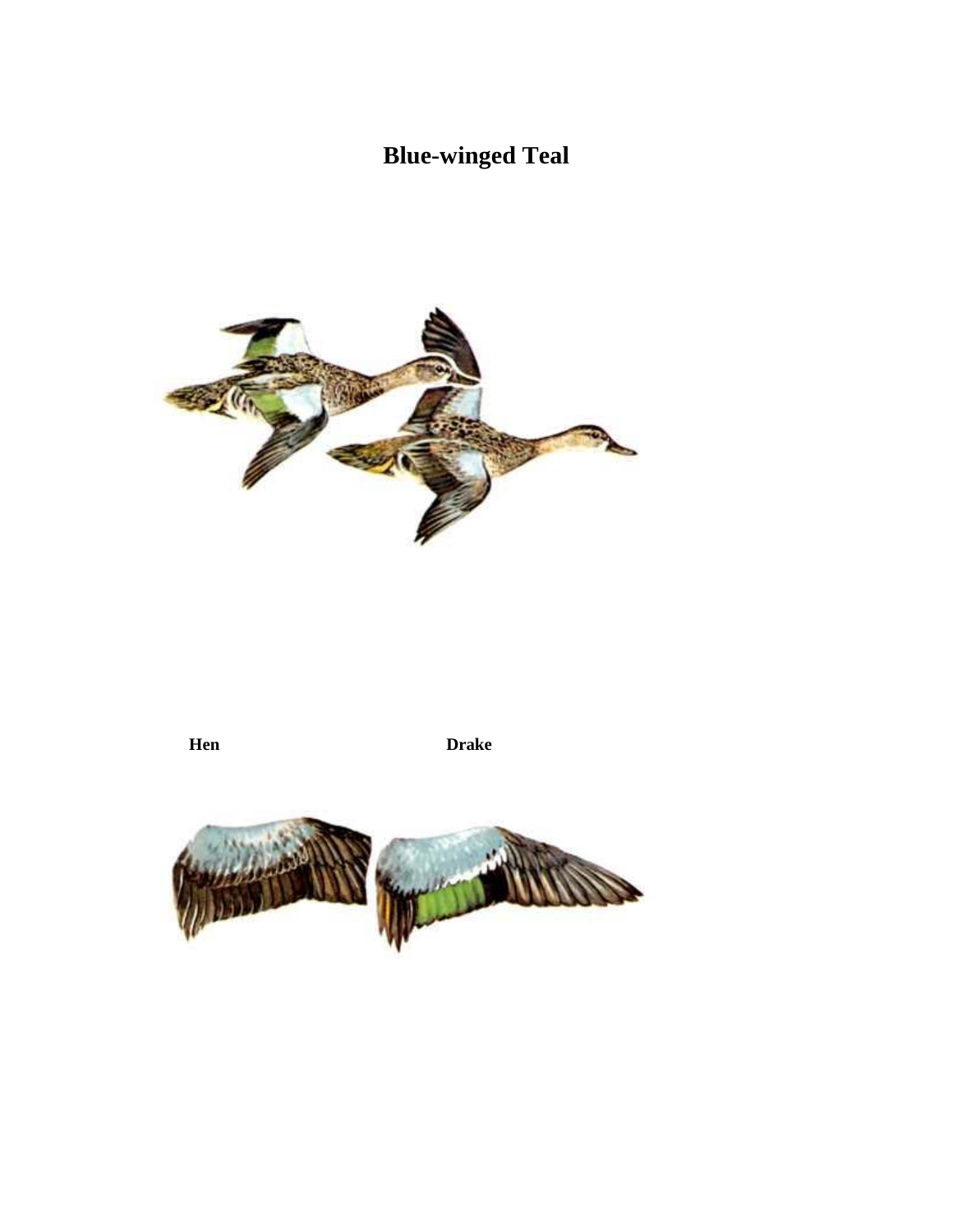# **Green-winged Teal**



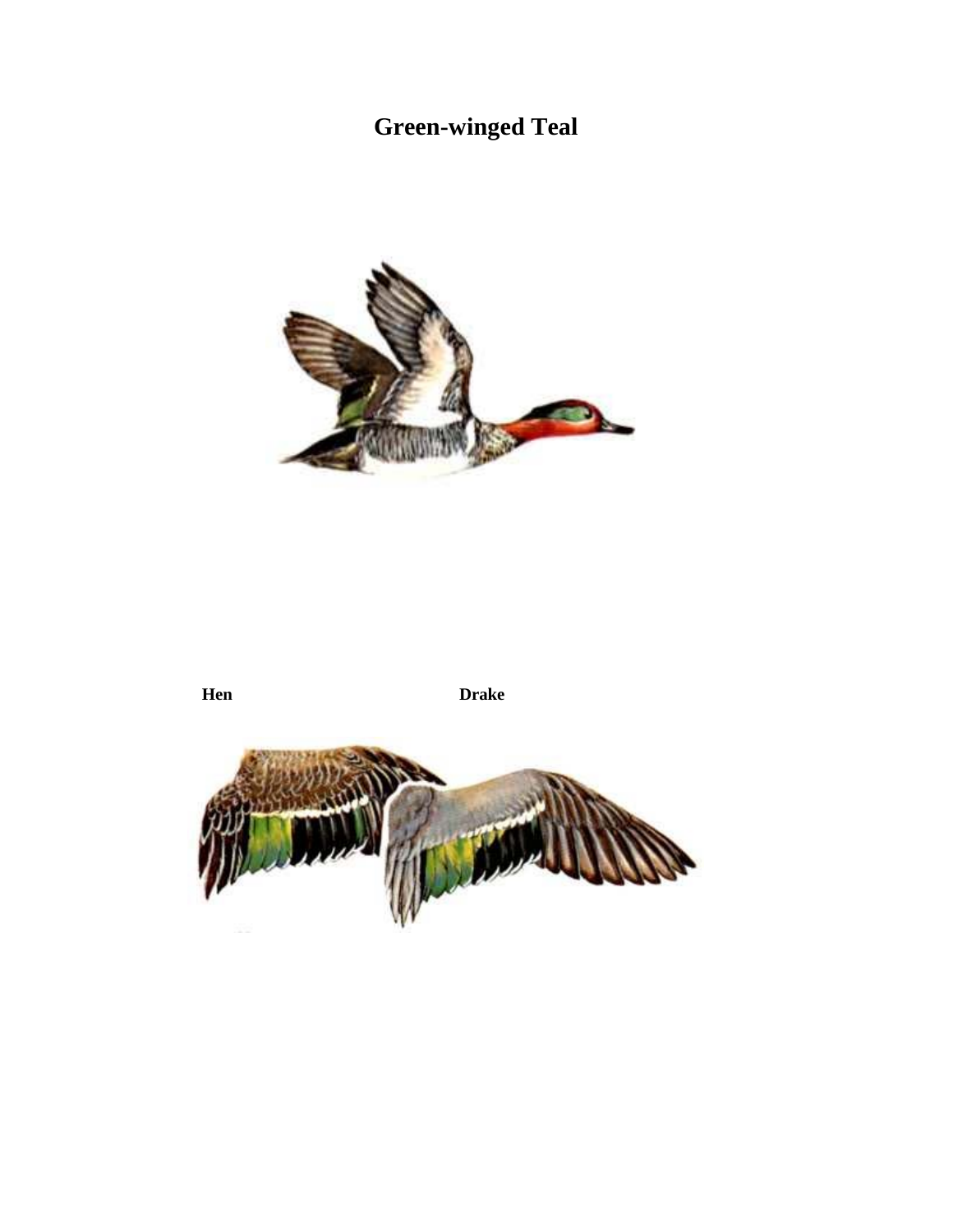## **Wood Duck**



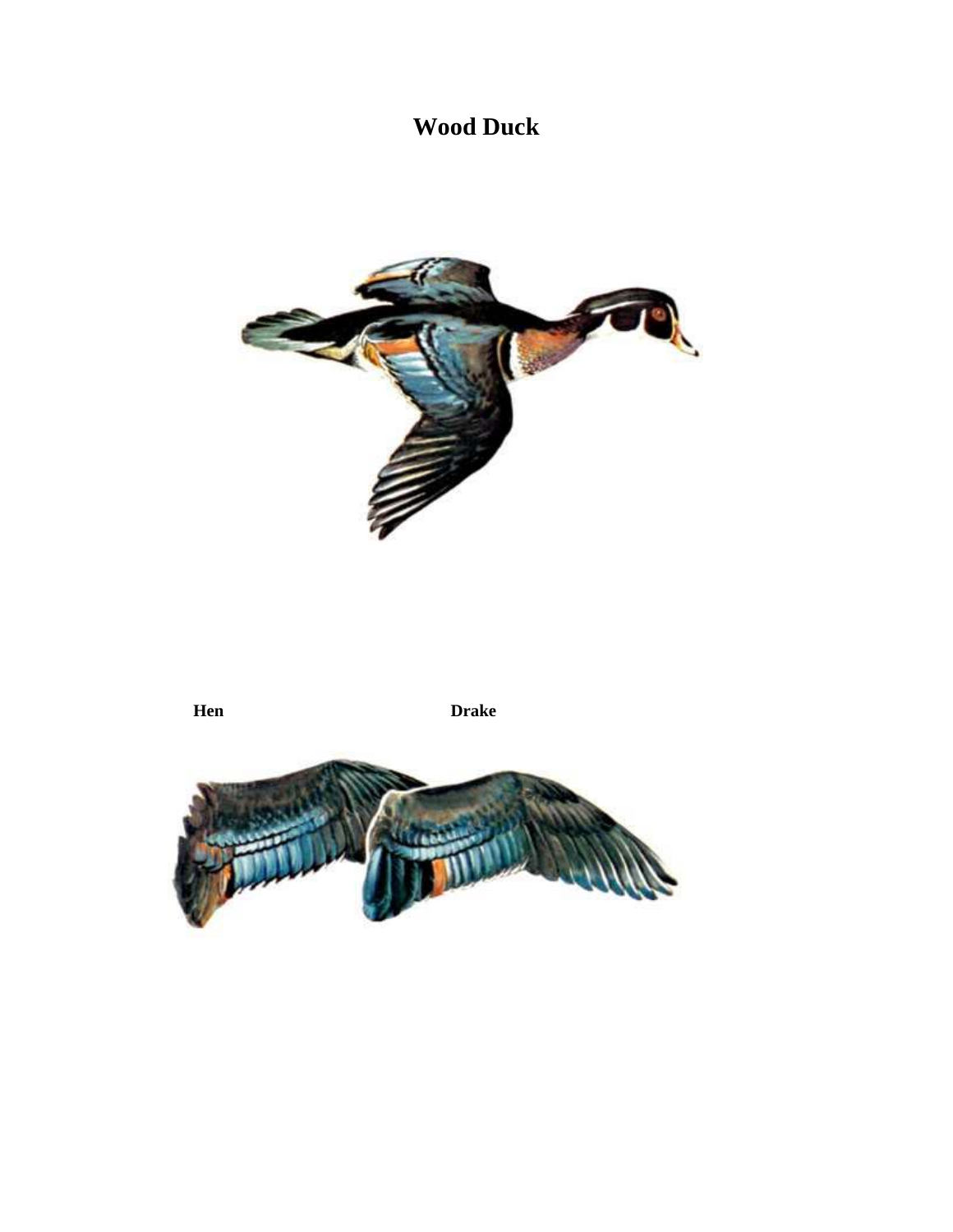# **Pintail**



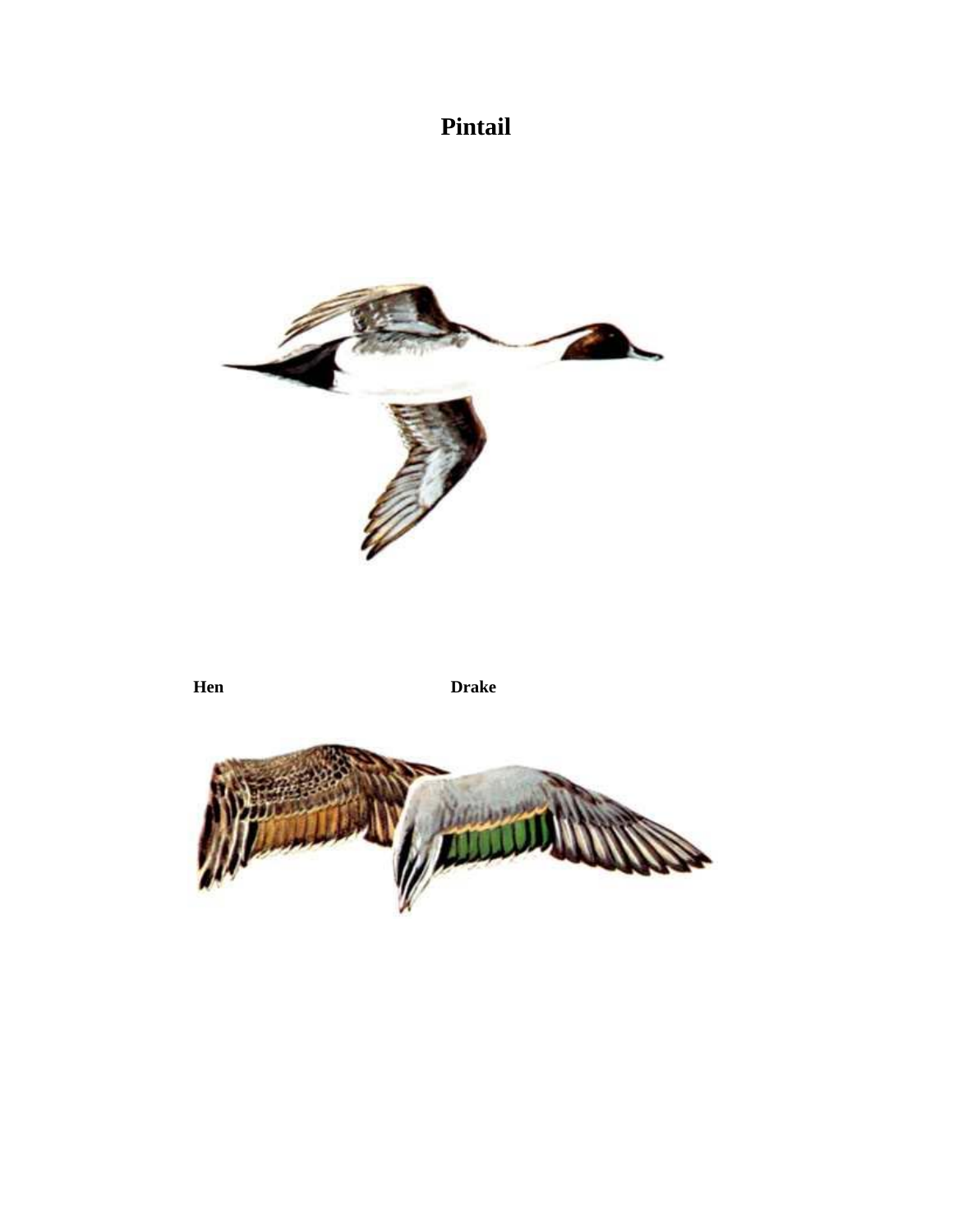# **Shoveler**